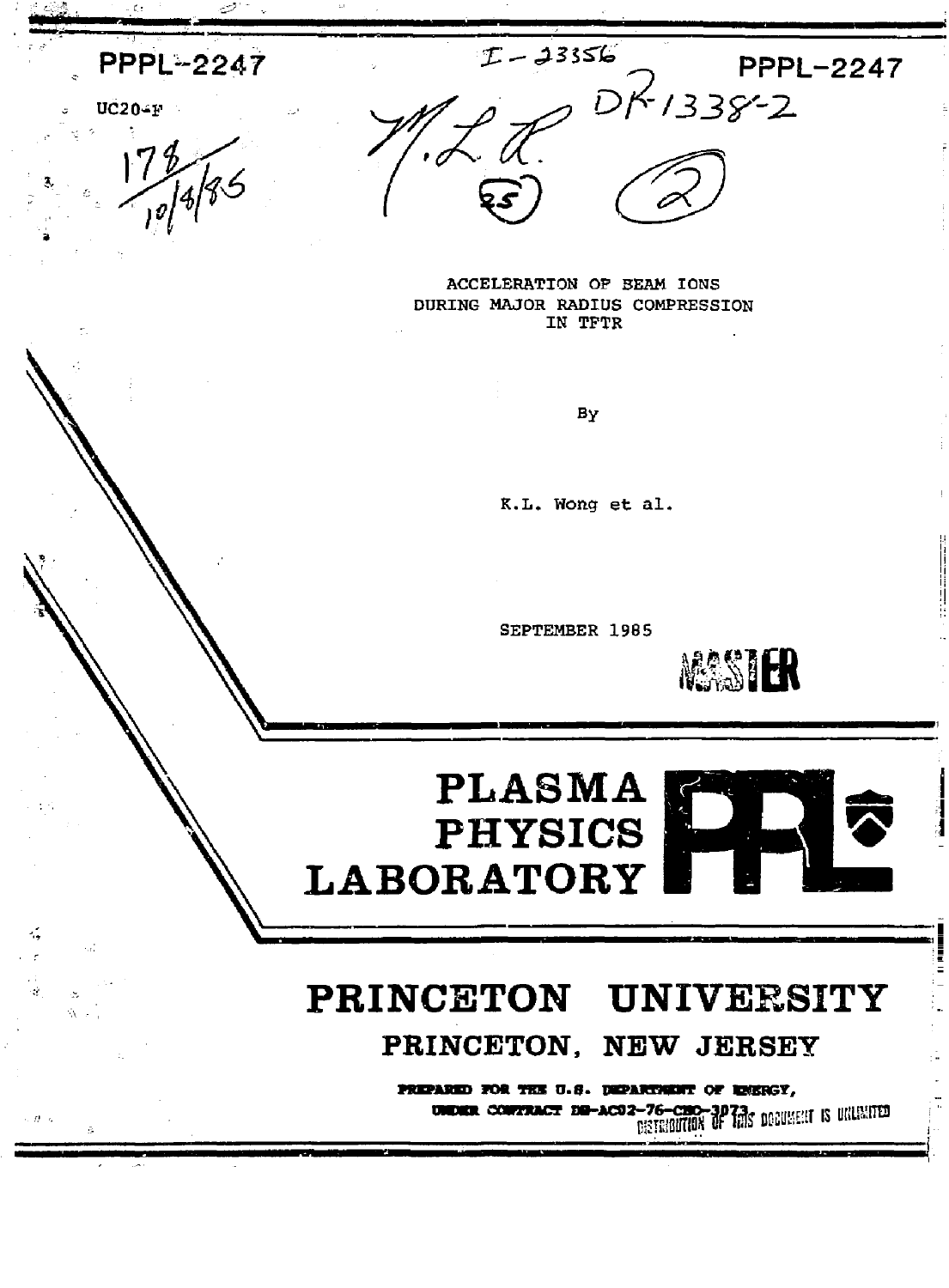Acceleration of Beam Ions During Major Radius Compression in TFTR

K.L. Wong, M. Bitter, G.W. Hammett, W. Heidbrink, H. Hendel<sup>t</sup>, R. Kaita, S. Scott, J.D. Strachan, G. Tait, M.G. Bell, R. Budny, C. Bush<sup>\*</sup>, A. Chan, J. Coonrod, P.C. Efthimion, A.C. England<sup>\*</sup>, H.P. Eubark, E. Fredrickson, H.P. Furth, R.J. Goldston, B. Grek, L. Grisham, R.J. Hawryluk, K.W. Hill, D. Johnson, J. Kamperschroer, H. Kugel, C. Ma<sup>\*</sup>, D. Mansfield, D. Manos, D.C. McCune, K. McGuire, S.S. Medley, D. Mueller, E. Nieschmidt<sup> $\Delta$ </sup>, D.K. Owens, V.K. Pafe<sup>\*</sup>, H. Park, A. Ramsey, D. Rasmussen<sup>\*</sup>, A.L. Roquemore, J. Schivell, S. Sesnic, G. Taylor, M.D. Williams,

M.C. Zarnstorff.

Princeton Plasma Physics Laboratory Princeton University, Princeton, New Jersey 08544

### ABSTRACT

Tangentially co-injected deuterium beam ions were accelerated from 82 keV up to 150 keV during a major radius compression experiment in TFTR. The ion energy spectra and the variation in fusion yield were in good agreement with Fokker-Planck code simulations. In addition, the plasma rotation velocity was observed to rise during compression.

t RCA David Sarnoff Research Center, Princeton, NJ, USA.

ø

计时序

ý l.<br>Ii \* Oak Ridge National Laboratory, Oak Ridge, TN, USA.<br>A Idaho National Engineering Laboratory, EGG, Idaho, USA.<br>A sene hardwide is the hardwide of the Milliam Section 2014. A Idaho National Engineering Laboratory, EG&G, Idaho, USA.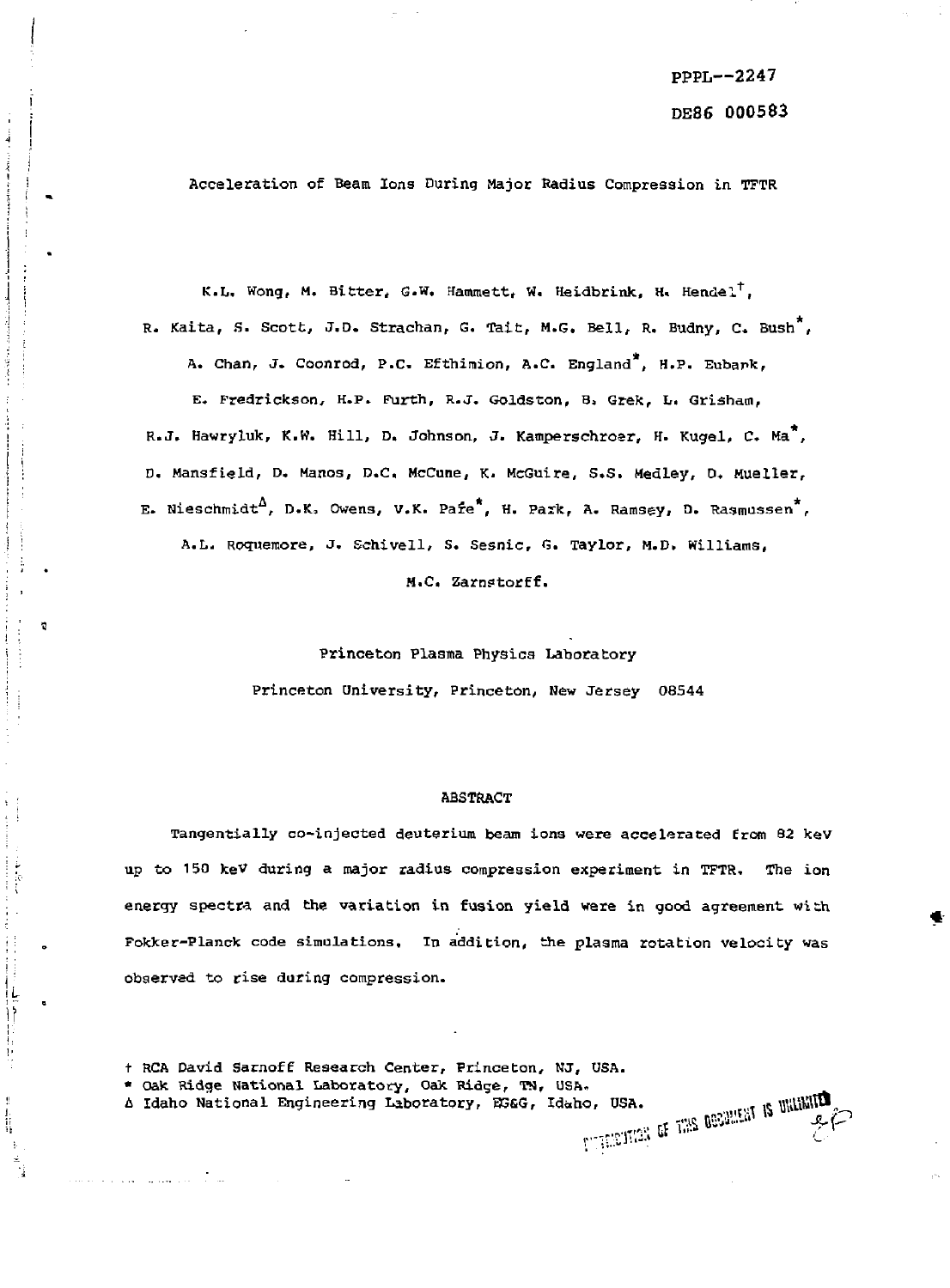The Tokamak Fusion Test Reactor (TFTR) project was initiated to study tokamak physics near D-T break-even conditions ( $Q = P_{fusion}/P_{heat} = 1$ ) in a  $\tau$  requirement for break-even was the net the net term  $\epsilon$ considerably less stringent than the conventional Lawson criterion. The considerably less stringent than the conventional Lawson criterion . The practica l implementation of the two-component approach is through neutral beam injection.<sup>2</sup> If W<sub>2</sub> denotes the injection energy of the deuterium beam, the  $\mathbf{r}$  because the second to occur a t  $\mathbf{r}$ pointed out by Furth and Jassby that substantial improvement in 2 can be achieved by clamping the injected ions at the energy giving the maximal ratio of fusion-reaction rate to plasma drag, rather than injecting at higher energy and passing through the optimal region during deceleration. One proposed method was to inject tangential beams, accelerate the beam ions to the optimal energy by rapid magnetic compression in major radius, $^{4,5}$  and then maintain this energy by slow compression. Congressional acceleration of low-energy beam ions (~ 15 keV) was first observed in ATC.<sup>5</sup> In this letter, we present experimental results which demonstrate that magnetic compression in major radius can accelerate tangentially injected beam ions from B2 keV up to 150 keV, accompanied by enhanced fusion neutron emission. The evolution of the fast ion energy distribution function was investigated in detail and found to be in good agreement with a bounce-averaged Fokker-Planck simulation. Unlike the ATC experiment, plasma rotation was also observed, and its change during compression was roughly consistent with conservation of angular momentum.

The experiment was performed in TFTR with the follrwing plasma parameters before compression: plasma major radius  $R = 3.0$  m, minor radius  $a = 0.57$  m, plasma current  $I_p = 450$  kA, toroidal magnetic field  $B_0 = 3.3$  T at  $R = 3.0$  m, central electron temperature  $T_a(0)$  ~ 3.3 keV, central deucerium ion temperature  $T_i(0) \sim 3.8$  keV, and line-integrated electron density

**2**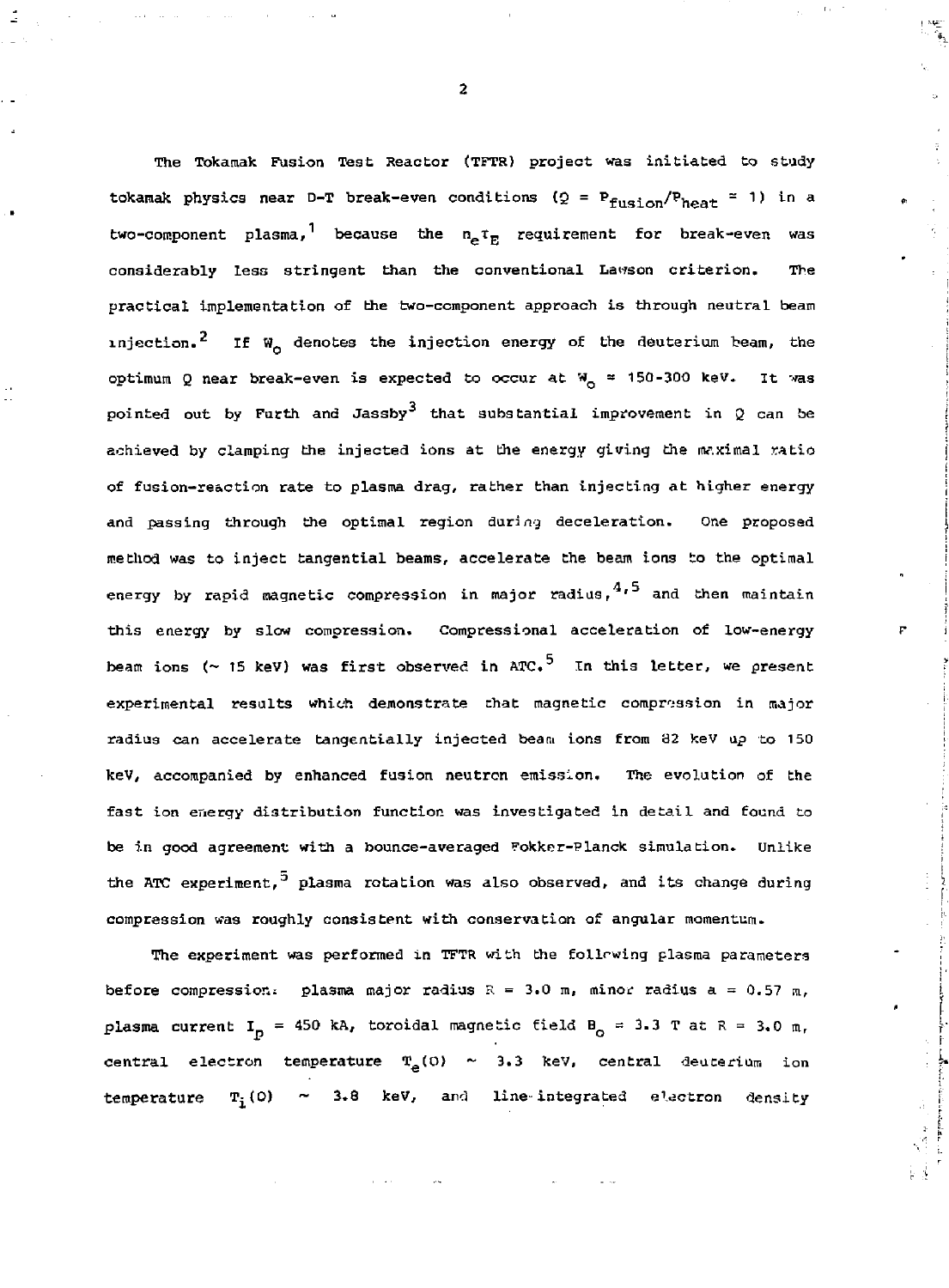$n_{\rm sh}$  ~ 1.5 x 10<sup>19</sup> m<sup>-2</sup>. 82 keV deuterium neutral beams at 2.1 MW were injected parallel to the toroidal plasma current from t = 2.3 to 2.5 seconds. At t = 2.5 sec, the plasma major radius was compressed to 2.17 m by raising the vertical magnetic field. Figure 1 shows the waveforms of  $I_{n}$ ,  $n_{\alpha}L$ , and R in a typical plasma shot. Data from the multi-channel Thomson scattering (TVTS) system and the electron cyclotron emission (ECE) diagnostic ware used to determine the evolution of R,  $n_e(z)$ , and  $T_e(z)$  during compression. A fivechord infrared interferometer (MIRI) was also used to determine the plasma density profile. The locations of maximum electron density were obtained by a standard five-point spline-fitting technique, and they are compared with TVTS results in Fig. lb. The agreement is reasonably good throughout the compression duration of approximately 15 ms. The post-compression  $T_e(0)$  and  $n_e(0)$  were somewhat lower than expected from adiabatic scaling. This feature has been described in some detail previously,  $^6$  and is outside the scope of this Jetter.

Two charge-exchange neutral particle analyzers were used to measure the ion energy spectra before and after compression. One analyzer was aimed approximately along the post-compression magnetic axis, while the second analyzer was aimed for tangency at  $R = 0.52$  m. The change in the ion energy spectra due to compression is depicted in Fig. 2. The charge exchange spectra were averaged over 10 ms, and all the spectra shown in this figure were taken during the same shot. Before compression, the ion energy distribution function showed a cut-off near the injection energy (82 kev;. This cut-off energy was raised to 150 keV immediately after compression. This was expected for the compression ratio  $C = 1.38$ , since the energy of particles moving along magnetic field lines increases by a factor of  $C^2$ . In order to interpret these data quantitatively, a bounce-averaged Fokker-Planck code<sup>7,8</sup> was used to

**3**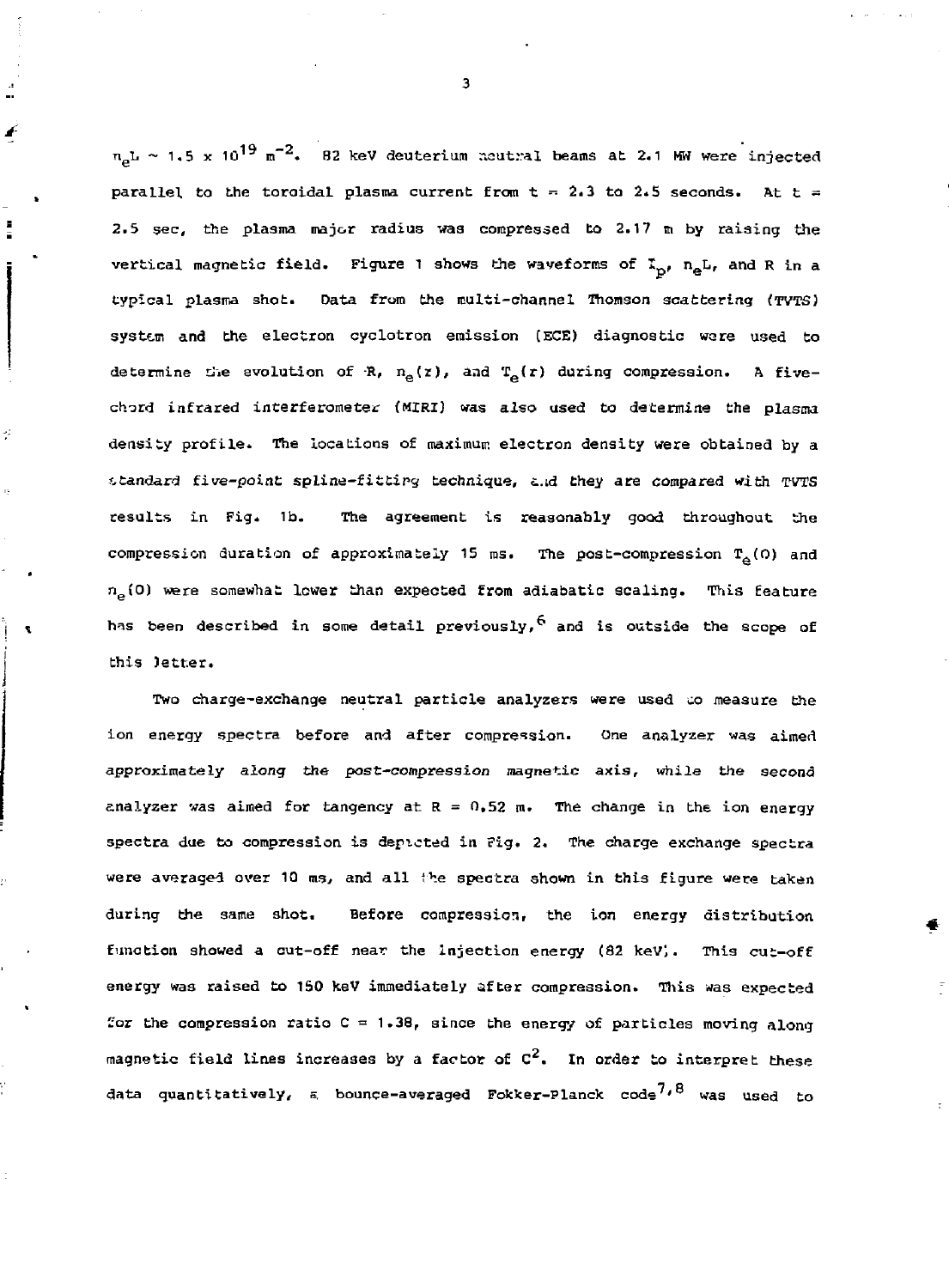follow the ion distribution function f(E,  $\xi$ ,  $r$ , t) in time as a function of energy, pitch angle, and minor radius. Since the equipartition time for the beam ions is much longer than the compression time  $( \sim 15 \text{ ms}),$  we can treat the beam-ion angular momentum about the major axis,  $v_{\phi}$  R =  $v_{\phi}$  R, and the magnetic moment,  $\mu$  = 1/2 m  $v_1^2/B$ , as invariant quantities. This means that  $\frac{dV_{\parallel}}{dt}$  =  $\frac{V_{\perp}}{R}$   $\frac{dR}{dt}$  and  $\frac{dV_{\perp}}{dt}$  =  $\frac{V_{\perp}}{2R}$   $\frac{dR}{dt}$ . Utilizing these results together with the usual effects of classical collisional slowing down, energy diffusion, pitch angle scattering, neutral beam injection, and charge exchange losses, we solve for  $f^{}_{\bullet}$  and the charge exchange spectra can then be calculated along different sightlines at various times. The results are shown by the dashed lines in Fig. 2. The shapes of the predicted spectra are in good agreement with experimental data, providing further evidence that the energy yained by fast ions during compression is consistent with classical expectations. Since the neutral density variation during compression is not known, we cannot calculate the absolute magnitude of the charge exchange signal. After compression,  $dR/dt = 0$ , and the decay of the fast ions is also observed to behave classically.

The fusion neutron yield was observed to increase during compression because of the density rise and beam-ion acceleration. The measured neutron yield is compared with that calculated from the Fokker-Planck code in Fig. 3a. The dotted line represents the calculated neutron yield rescaled to fit the experimental data, which is about half of the value expected if the Z = 1 plasma ions are assumed to be 100% deuterium. However, the fractional increase due to compression and the decay time due to Coulomb relaxation are in good agreement with the experiment. Considering the uncertainties in the neutron detector calibration, deuterium concentration, neutral beam species mix, and deposition profile, a factor two discrepancy in absolute magnitude is

**4** 

**Reference in the control**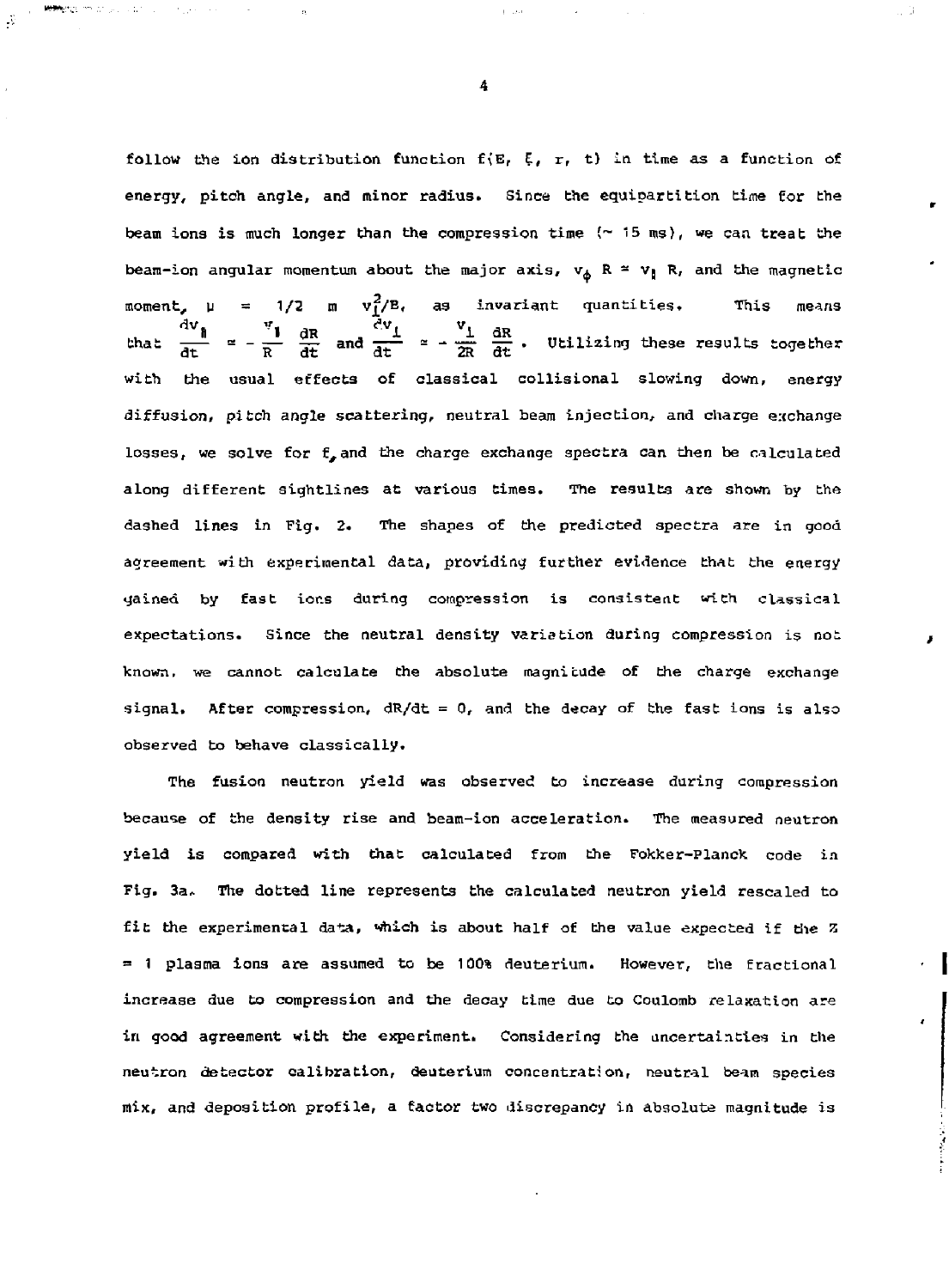within experimental error.  $^8$  In this experiment, the neutron emission mainly comes from beam-target interactions. The agreement in neutron yield indicates that the absolute magnitude, as well as the shape of the energetic ion distribution function, is not far from the Fokker-Planck code simulation, With 4 MW of neutral beam power, a peak neutron yield of 5 x  $10^{14}/\text{sec}$  was observed, which is the highest so far achieved in TFTR.

The  $d(d,n)$ <sup>3</sup>He cross section increases by a factor 3.2 when the deuteron energy goes from 80 keV to 150 keV. Since the  $3H$ e(d,p)a cross section increases 14 times over this energy range, a more dramatic increase in this reaction rate is expected, which would reinforce the neutron measurement. *A*  small amount of <sup>3</sup>He gas was puffed into the vacuum vessel 250 ms before compression (at  $t = 2.25$  sec), just before injection of the 82 keV D° beams. The 15 MeV protons produced by  $d-3H$ e reactions were unconfined in this experiment, and were detected by surface barrier detectors situated at the bottom of the vacuum vessel. Fig. 3b shows that the proton detector signal increases over an order of magnitude by the compression, and the decay time correlates with the slowing-down time of Che energetic ions. It should be noted that the proton detector efficiency has considerable uncertainty and varies during compression because the 15 *fieV* proton orbits which reach the detector depend upon the plasme position. Orbit code calculations<sup>9</sup> indicate that the efficiency for the post-compression plasma is about one half the value for the pre-compression plasma. Thus, the  $d-3$ He rate increased by about 25 times when the beam ions were accelerated up the steep cross section.

The co-injecting neutral beams in this experiment caused the toroidal plasma to rotate about its major axis.<sup>10</sup> Since the momentum confinement time (~ 80 ms with neutral beams) was significantly longer than the compression time  $($   $\sim$  15 ms), the plasma angular momentum was approximately conserved during

**5** 

÷

×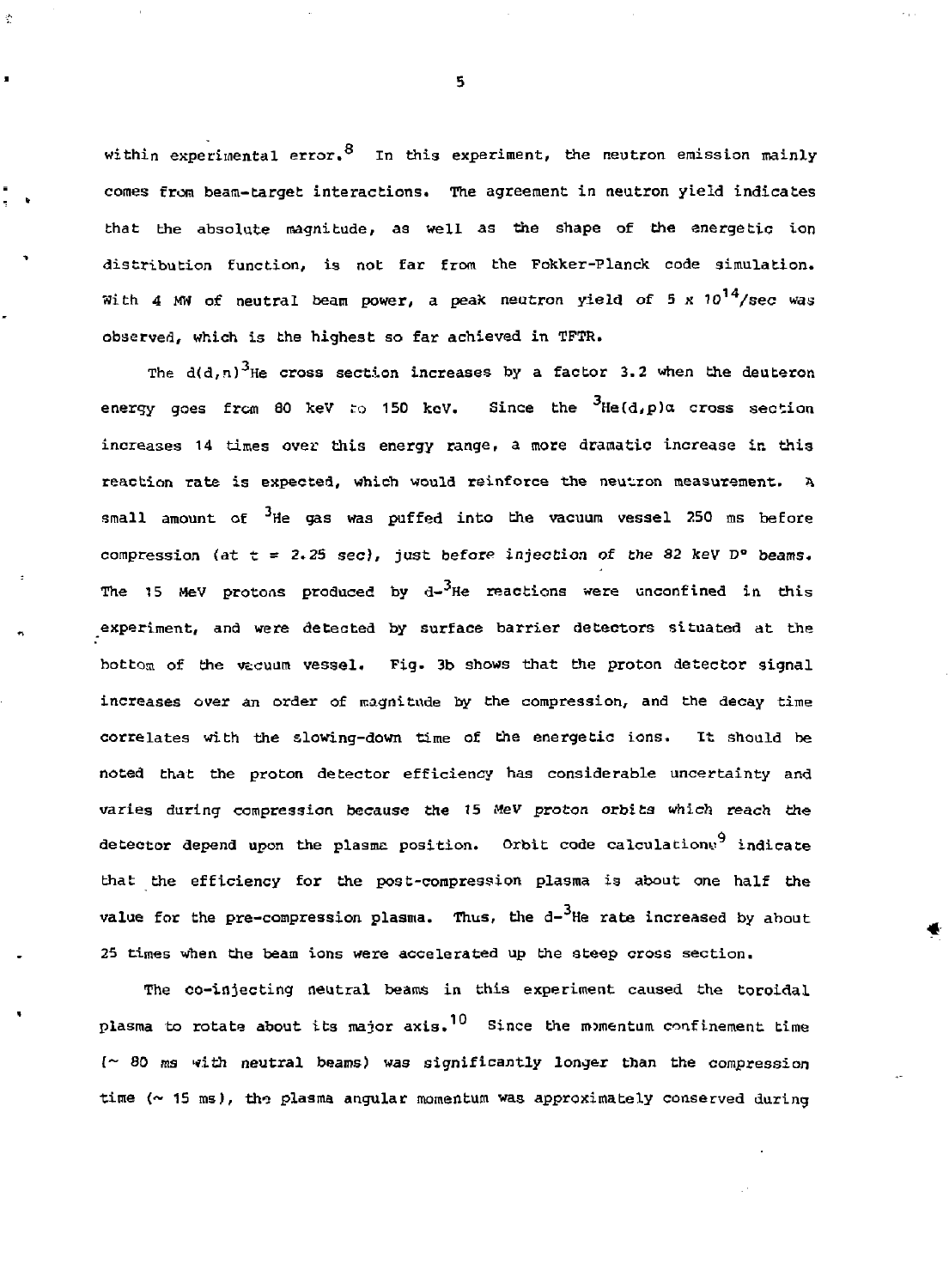compression, and the rotation velocity  $v_{\phi}$  was expected to increase by the compression ratio  $(v_{\phi} + C v_{\dot{\phi}})$ , provided that the radial profile of  $v_{\dot{\phi}}$  was unchanged. In the experiment,  $v_{\phi}$  was measured by the Doppler shift of the  $K_{\alpha}$ line from helium-like titanium ions. As the excitation energy is 4.75 keV for this line, emission mainly comes from the center of the plasma. Fig. 4 shows the variation of rotation velocity in a typical compression shot;  $v_{\phi}$  went up by a factor 1.28, somewhat lower than the compression ratio  $(C = 1.38)$ . The accuracy of this measurement *l~ ±* 10%) is limited by mechanical vibration, as well as by the low counts associated with the high temporal resolution. Detailed analysis of these data, including the effects of the finite momentum confinement time, beam slowing down, and sawtooth acitivties will be published later.

In summary, we have experimentally demonstrated that major radius compression can accelerate deuterium beam ions up to the energy range where optimal *Q* is expected to occur. Increase in plasma rotation velocity was also observed.

He are grateful to the many engineers, computer programmers, technicians, and other staff members who have supported the TFTR program. Special thanks are due to Professor T.H. Stix for his critical reading of the manuscript. This work was supported by U.S. Department of Energy Contract No. DE-ACO2-76-CHO-3073.

6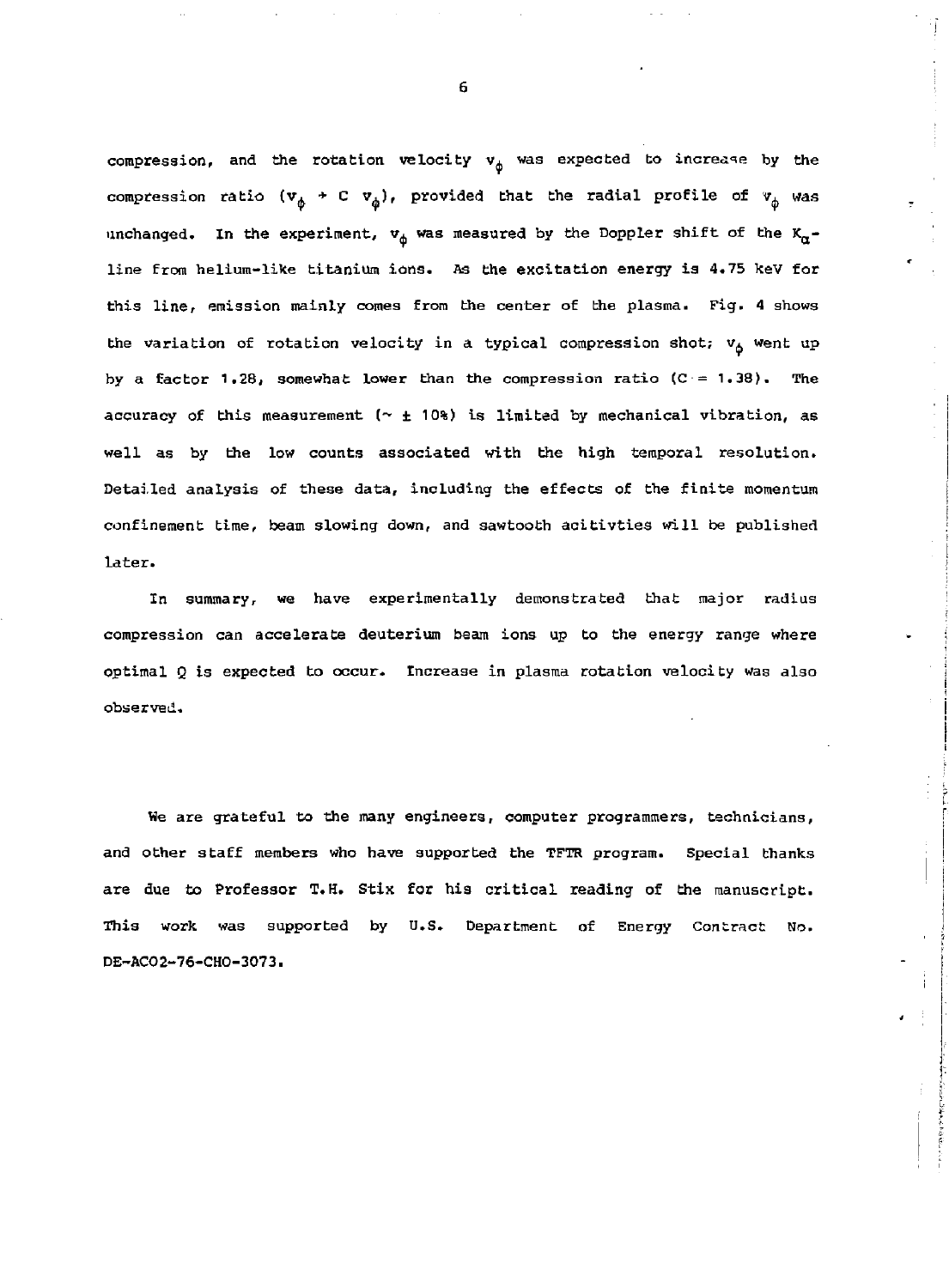## References

 $1_{\text{J,M}}$ , Dawson, H.P. Furth, and F.H. Tenney, Phys. Rev. Lett. 26, 1156 (1971).

 $2_{\text{H}}$ . Eubank, et al., Phys. Rev. Lett.  $43$ , 270 (1979).  $3_{\text{H.P.}}$  Furth, and D.L. Jassby, Phys. Rev. Lett. 32, 1176 (1974).  $4_{\text{H.P}}$  Furth, and S. Yoshikawa, Phys. of Fluids 10, 2593 (1970).  $5$ K. Bol, et al., Phys. Rev. Lett. 32, 661 (1974).  $^{6}$ G. Tait, et al., presented at the Tenth International Conference on Plasma Physics and Controlled Nuclear Fugior. Research, London, UK, 12-19 September, 1984, paper IAEA-CN-44/A-III-1.

 $7<sub>J.G.</sub>$  Cordey, Nucl. Fusion 16, 499 (1976); also R. Goldston, Ph.D. Thesis, Princeton University (1977).

 $B_{J.D.}$  Strachan, et al., Nucl. Fusion 21, 67 (1981).

 $9$ W.W. Heidbrink, J.D. Strachan, Rev. Sci. Instrum. 56, 501 (1985).

 $10<sub>R</sub>$ .C. Isler, et al., Phys. Rev. Lett.  $47$ , 649 (1981).

# **DISCLAIMER**

This report was prepared as an account of work sponsored by an agency of the United States Government. Neither the United States Government nor any of their Government. Nextern the United States Summer the United Summer any legal liability or responsiemployees, makes any warranty, express or usefulness of any information, apparatus, product, or **individual in a set of a rights.** Refer-<br>bility for the accuracy, completeness, or usefulness of any informe privately owned process disclosed, or represents that its use women not untilingly convert to trade name, trademark, ence herein to any specific commercial product, process, or service by trade name, trademark, ence herein to any specific commercial product, process, or service by trade name, trademark, meanufacturer, or otherwise does n manufacturer, or otherwise does not necessarily constitute of imply its enconsensure, recently *mendation, or favoring by the United States Coverantent of any egency calculations of authors capterssed herein do not necessarily state or reflect those of the and opinions of authors capterssed herein* **those** United States Government or any agency thereof.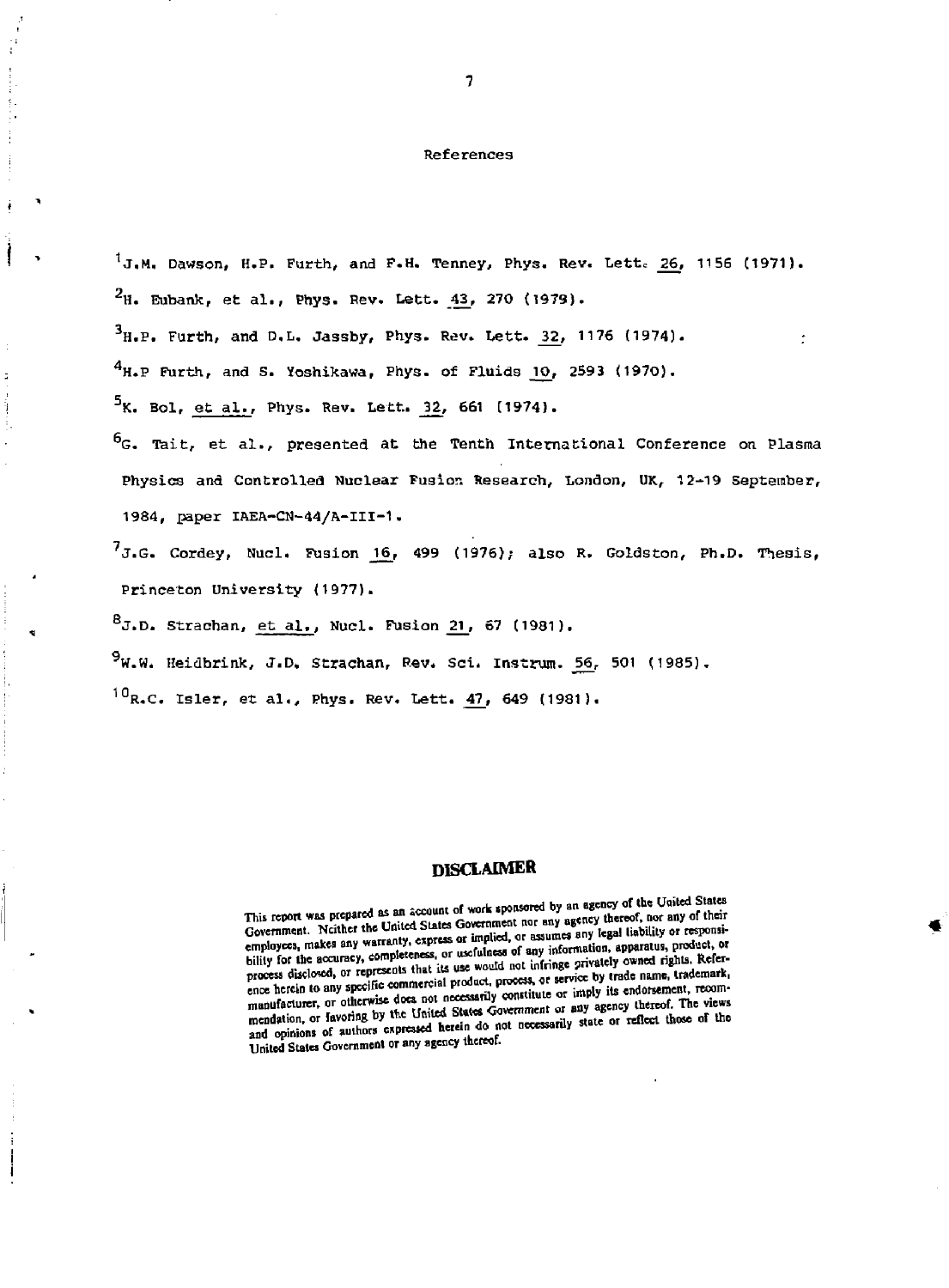# Figure Captions

- 1. (a) Experimental wave forms for plasma current, line-integrated density, and plasma major radius. (b) Plasma major radius on expanded time scale, the dots being Thomson scattering data and the open circles being results from the five-chord infrared interferometer. Compression starts at 2.5 sec.
- 2. Comparison of charge exchange spectra with simulation by Fig. Fokker-Planck code (dashed line). (a) Charge exchange analyzer viewing approximately tangential to the toroidal field at  $R = 2.19$ m. (b) Charge exchange analyzer viewing at R = 0.52 m.
- Fig. 3. Fusion product measurements. (a) Neutron yield from  $d(d,n)^3$ He reaction. (b) Proton count rate from  $3\text{He}(d,p)$  a reaction. The dashed lines indicate the Fokker-Planck code simulations, including the detector efficiency.
- 4. Change of rotation speed due to compression. The dashed lines bracket the signal oscillations (caused by mechanical vibration) which are eliminated by averaging over the oscillation period.

**8** 

**TANAPACIO** COO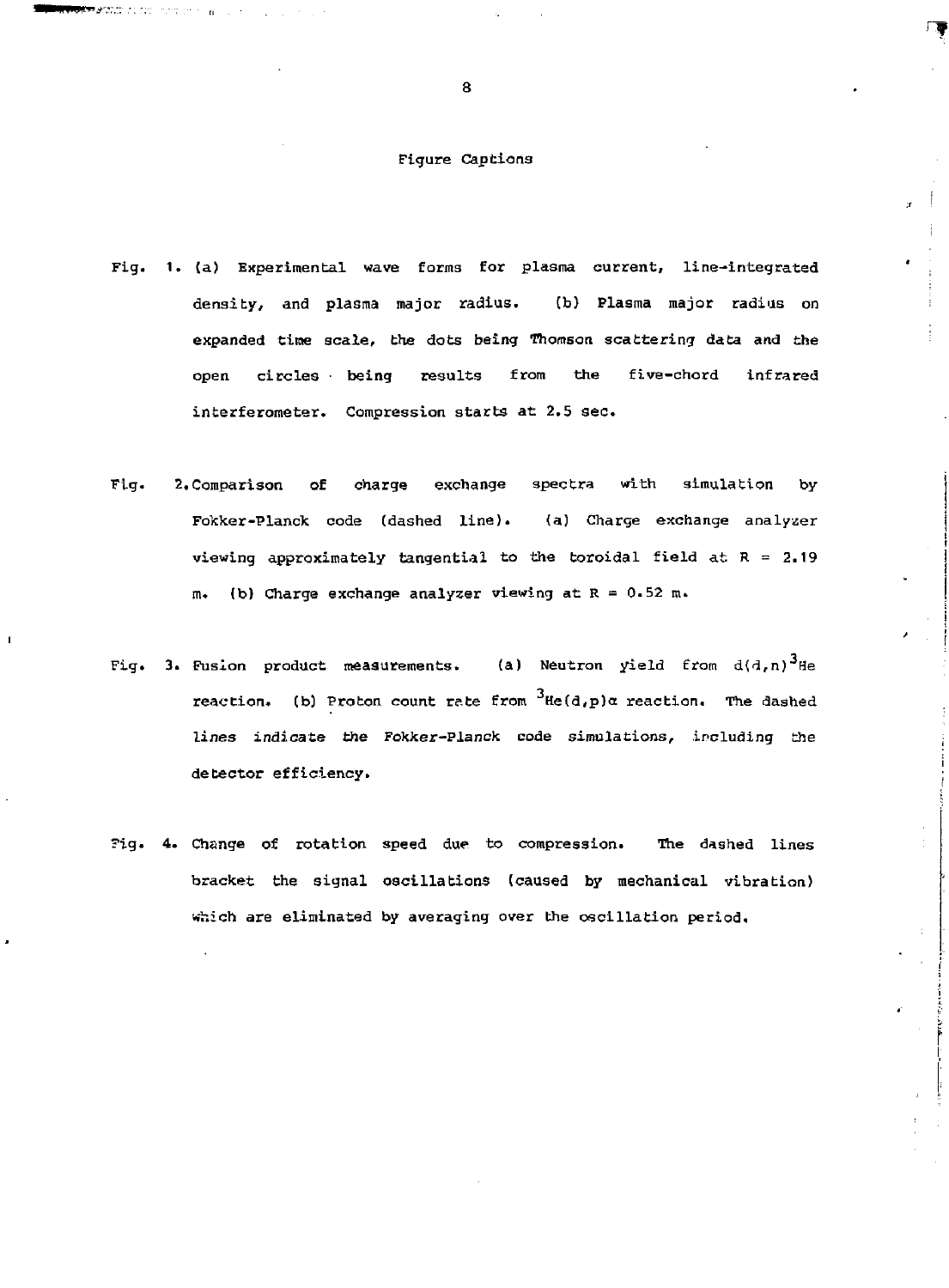

**Fig. 1** 

**9** 

*r*  1

Ŋ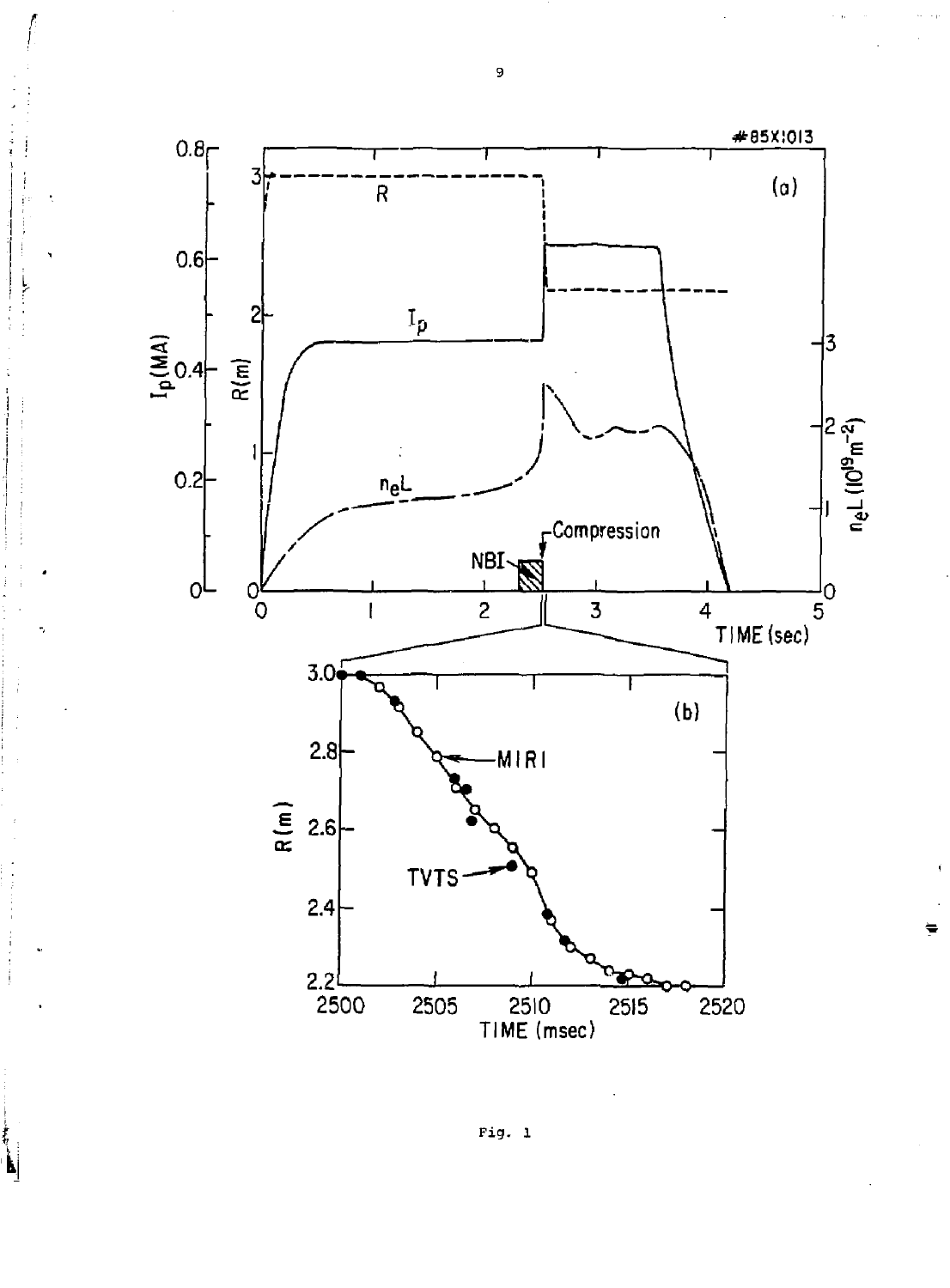

Å

Fig. 2

**3.0** 

受到

ķ

ś,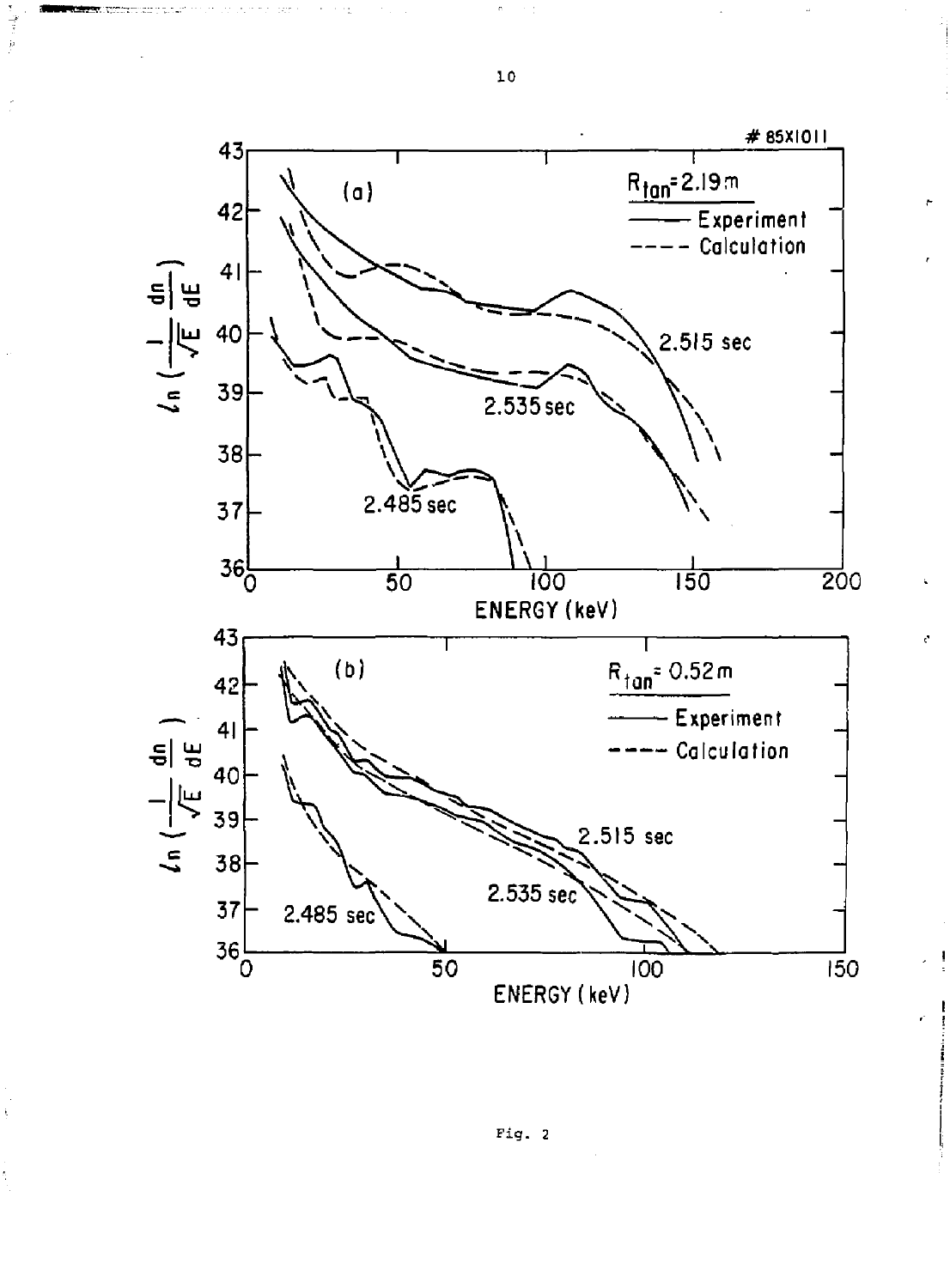

Fig. 3

 $\mathbf{1}\mathbf{1}% =\mathbf{1}+\mathbf{1}+\mathbf{1}+\mathbf{1}+\mathbf{1}+\mathbf{1}+\mathbf{1}+\mathbf{1}+\mathbf{1}+\mathbf{1}+\mathbf{1}+\mathbf{1}+\mathbf{1}+\mathbf{1}+\mathbf{1}+\mathbf{1}+\mathbf{1}+\mathbf{1}+\mathbf{1}+\mathbf{1}+\mathbf{1}+\mathbf{1}+\mathbf{1}+\mathbf{1}+\mathbf{1}+\mathbf{1}+\mathbf{1}+\mathbf{1}+\mathbf{1}+\mathbf{1}+\mathbf{1}+\mathbf{1}+\mathbf{1}+\mathbf{1}+\mathbf{$ 

j,

Ĩ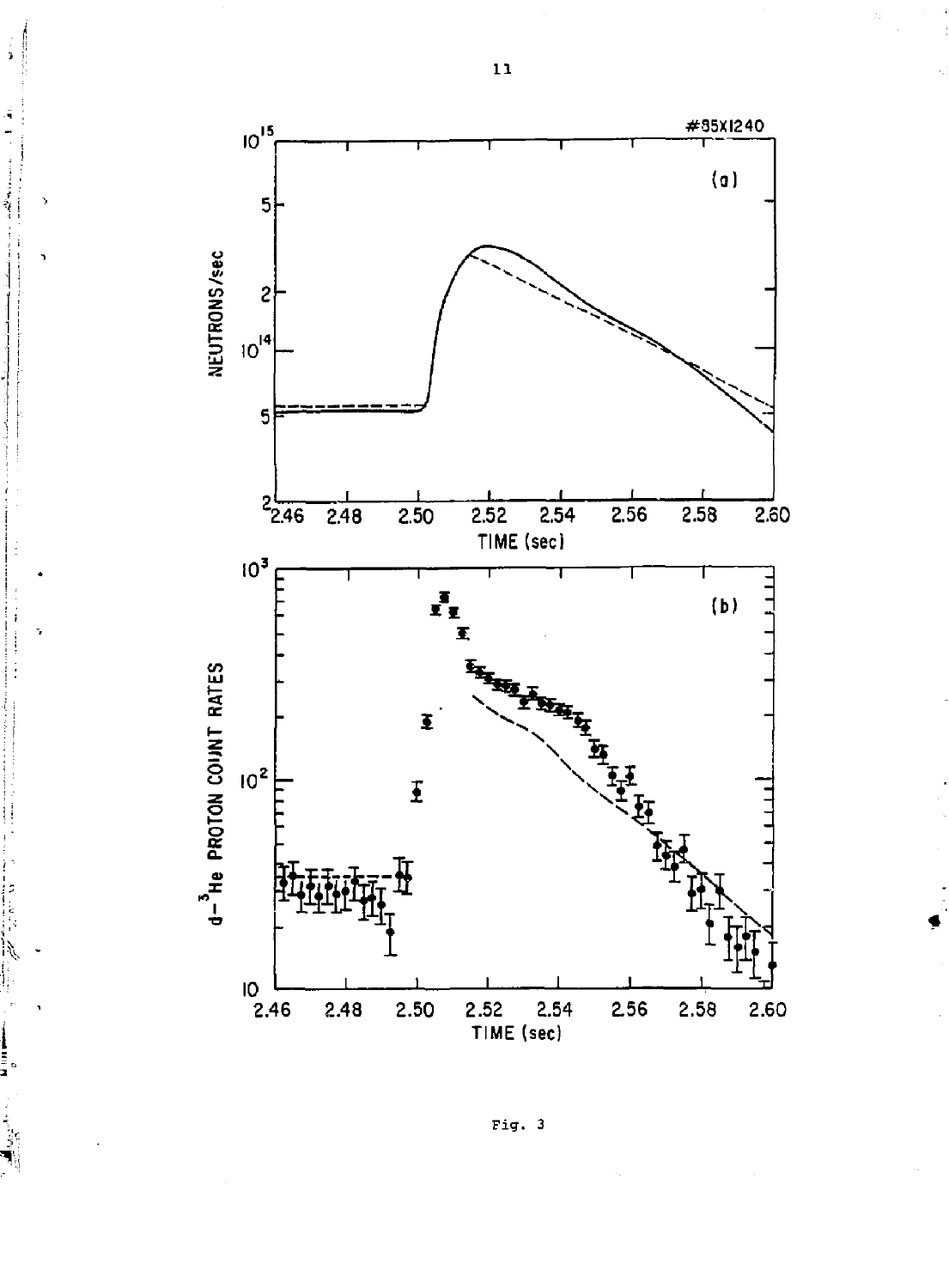

 $\mathbf{L2}$ 

 $\tilde{\gamma}$